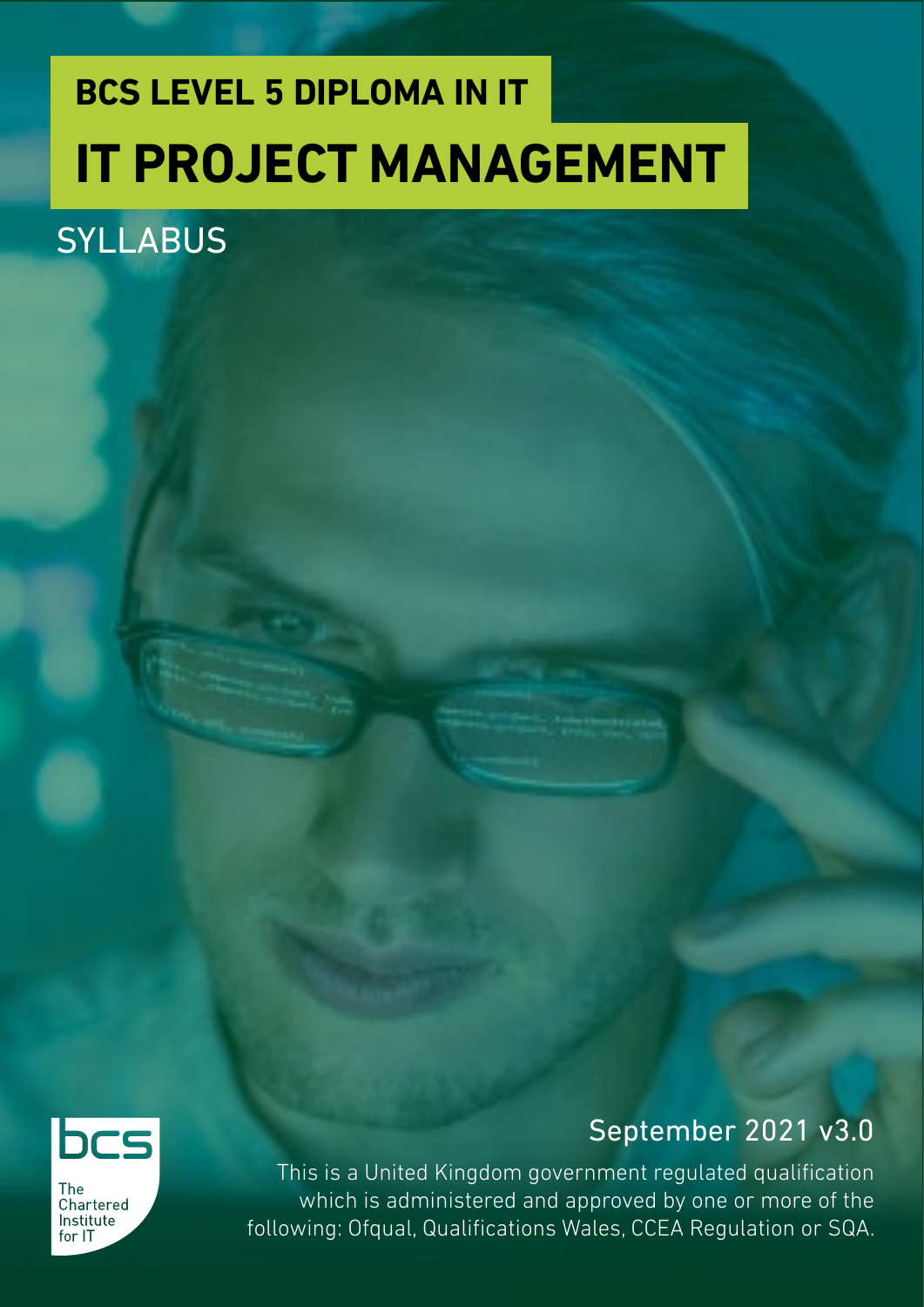## **CONTENTS**

- Introduction 3.
- 4. Qualification Suitability and Overview
- 4. SFIA Levels
- Learning Outcomes 5.
- **6.** Syllabus
- 17. Examination Format
- 17. Question Weighting
- Recommended Reading 18.
- Using BCS Books 19.
- 19. Document Change History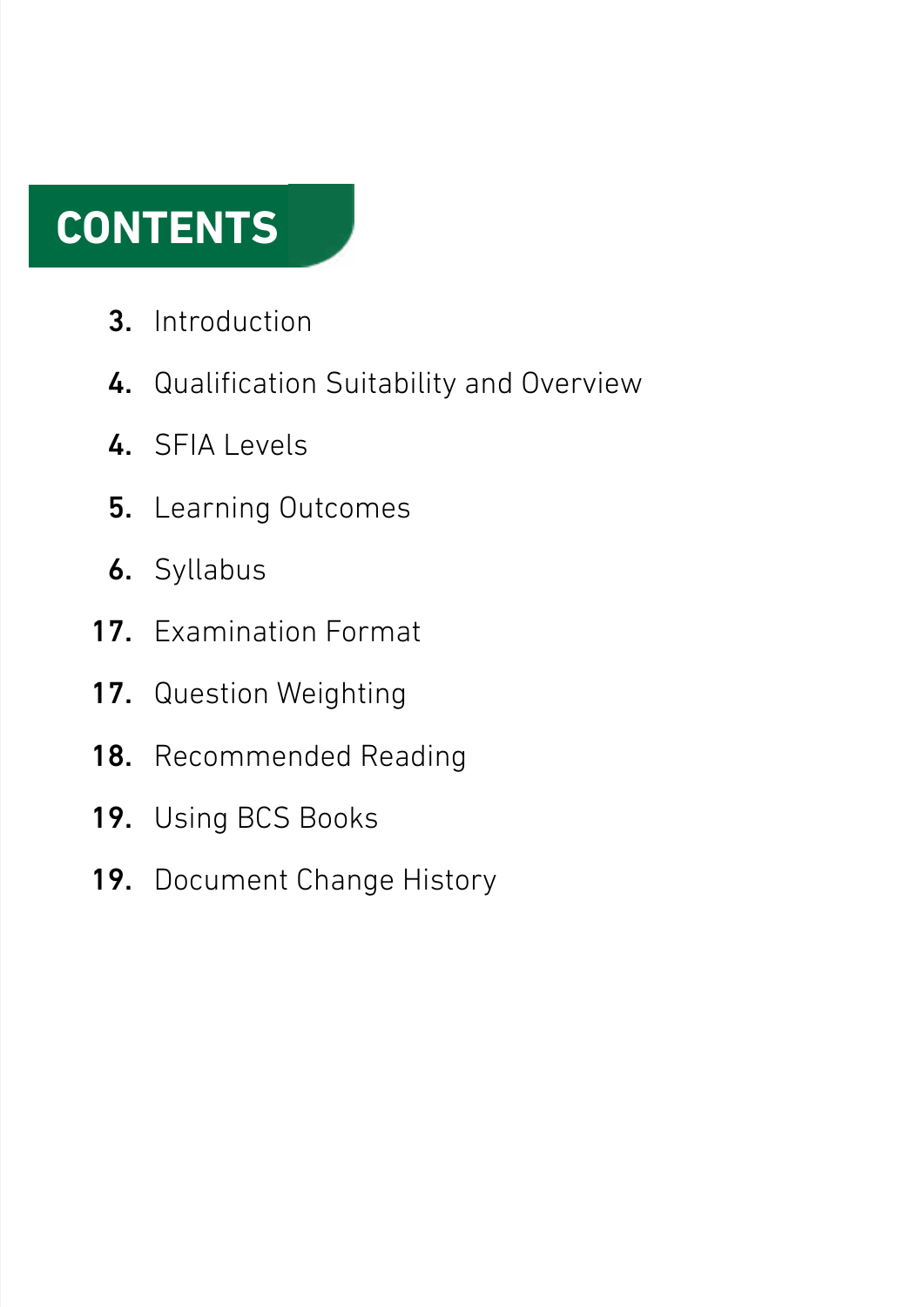

## **Introduction**

The second stage within the BCS three-stage Higher Education Qualification programme, the Level 5 Diploma enables candidates who have already achieved the Level 4 Certificate in IT to progress to higher levels of knowledge and competency.

This internationally-recognised qualification introduces you to the business-related aspects of the IT industry, developing your technological expertise while also considering the potential challenges of the dayto-day running of an organisation, such as legal obligations and intellectual property.

Our modules have been created in-line with the latest developments in the industry, giving you a competitive edge in the IT job market. You will have the opportunity to learn about object-oriented programming, user experience, systems analysis and design, as well as to build upon knowledge and skills developed during the Level 4 Certificate.

To successfully achieve the qualification, candidates need to complete:

- One core module
- Three optional modules
- One Professional Project in IT

Candidates who wish to progress onto the next stage will need to complete the Project at end of the Level 6 Professional Graduate Diploma in IT.

### **IT Project Management Optional Module**

The IT Project Management module is an optional module that forms part of the Level 5 Diploma in IT – the second stage within the BCS three-stage Higher Education Qualification programme.

Candidates will explore the stages of project development and will have the opportunity to learn to use project management tools, such as Gantt charts. They will also discover how deploying the appropriate team management skills can lead to a successful outcome. Finally, candidates will become familiar with factors that may pose as risks to the project, and quality standards that can be applied.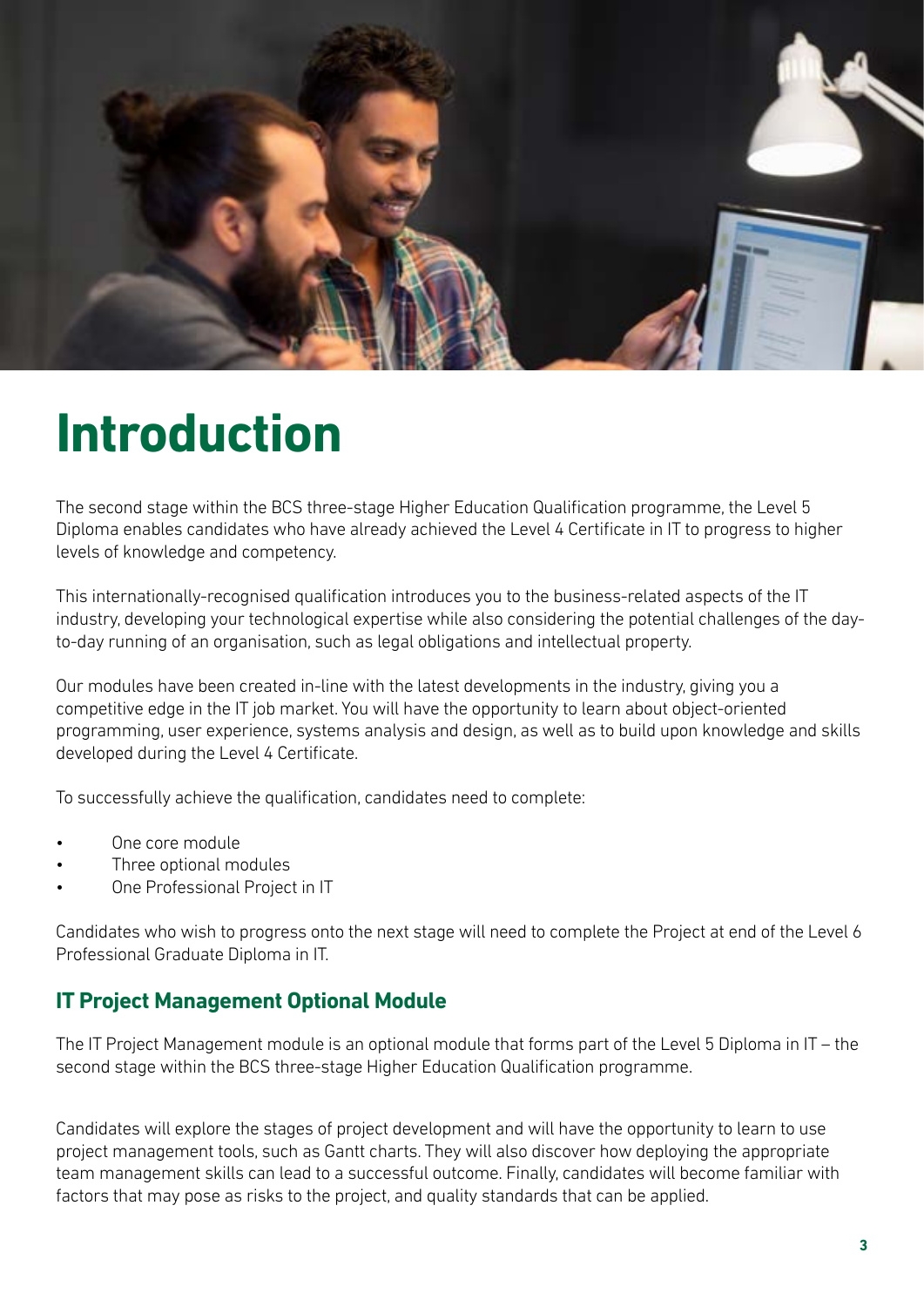# **Qualification Suitability and Overview**

Candidates must have achieved the Certificate in IT or have an appropriate exemption to be entered for the Diploma in IT. Candidates can study for this diploma by attending a training course provided by a BCS accredited Training Provider or through self-study, although it is strongly recommended that all candidates register with an approved centre. Studying with an approved centre will deliver significant benefits.

Candidates are required to become a member of BCS, The Chartered Institute for IT, to sit and be awarded the qualifications. Candidates may apply for a four-year student membership that will support them throughout their studies.

The Level 5 Diploma is suitable for professionals wishing to gain a formal IT qualification, and this module may be particularly relevant for candidates interested in career opportunities such as computer systems design, information services, or consulting.

| <b>Total Qualification Time</b> | <b>Guided Learning Hours</b> | <b>Assessment Time</b> |
|---------------------------------|------------------------------|------------------------|
| (Certificate)                   | (Module)                     | (Exam)                 |
| 1086 hours                      | 225 hours                    | <b>Two hours</b>       |

## **SFIA Levels**

This award provides candidates with the level of knowledge highlighted within the table, enabling candidates to develop the skills to operate successfully at the levels of responsibility indicated.

| <b>Level</b><br>K7 | <b>Levels of Knowledge</b> | <b>Levels of Skill and Responsibility (SFIA)</b><br>Set strategy, inspire and mobilise |
|--------------------|----------------------------|----------------------------------------------------------------------------------------|
| K <sub>6</sub>     | Evaluate                   | Initiate and influence                                                                 |
| K <sub>5</sub>     | Synthesise                 | Ensure and advise                                                                      |
| K4                 | Analyse                    | Enable                                                                                 |
| K <sub>3</sub>     | <b>Apply</b>               | <b>Apply</b>                                                                           |
| K <sub>2</sub>     | <b>Understand</b>          | <b>Assist</b>                                                                          |
| K1                 | <b>Remember</b>            | <b>Follow</b>                                                                          |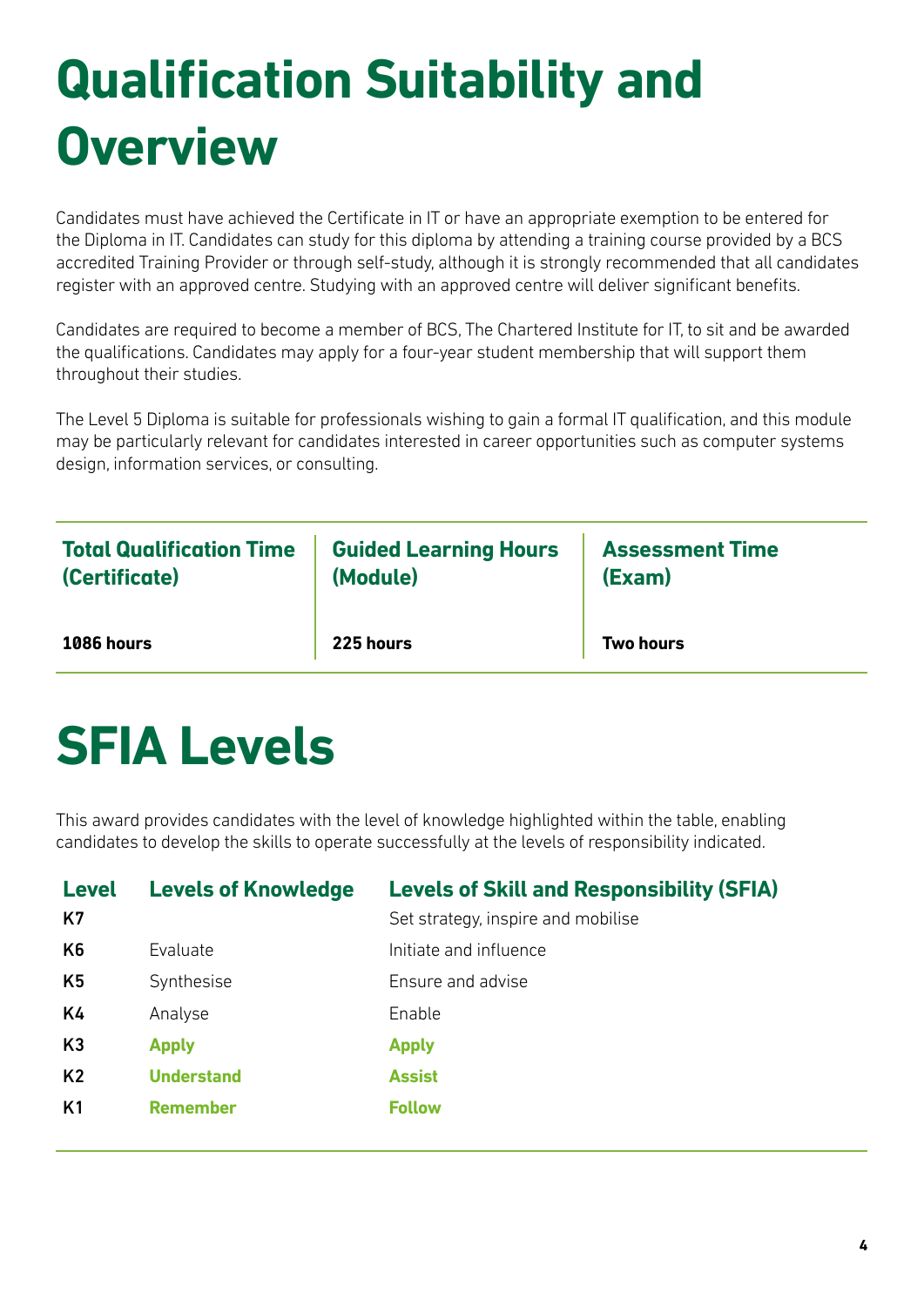### **SFIA Plus**

This syllabus has been linked to the SFIA knowledge skills and behaviours required at Level

5.

### **PRMG4:**

Defines, documents and carries out small projects or sub-projects (typically less than six months, with limited budget, limited interdependency with other projects, and no significant strategic impact), alone or with a small team, actively participating in all phases. Identifies, assesses and manages risks to the success of the project. Applies appropriate project management methods and tools whether predictive (plan-driven) approaches or adaptive (iterative/agile) approaches. Agrees project approach with stakeholders, and prepares realistic plans (including quality, risk and communications plans) and tracks activities against the project schedule, managing stakeholder involvement as appropriate. Monitors costs, timescales and resources used, and takes action where these deviate from agreed tolerances. Ensures that own projects are formally closed and, where appropriate, subsequently reviewed, and that lessons learned are recorded.

### **DLMG5:**

Defines systems development projects which support the organisation's objectives and plans. Selects, adopts and adapts appropriate systems development methods, tools and techniques selecting appropriately from predictive (plandriven) approaches or adaptive (iterative/agile) approaches. Ensures that senior management is both aware of and able to provide the required resources. Facilitates availability and optimum utilisation of resources. Monitors and reports on the progress of development projects, ensuring that projects are carried out in accordance with agreed architectures, standards, methods and procedures (including secure software development). Develops road maps to communicate future development activity.

Further detail around the SFIA Levels can be found at [www.bcs.org/levels.](https://www.bcs.org/media/5165/sfia-levels-knowledge.pdf)

# **Learning Outcomes**

Upon completion of this module, candidates will be able to:

- Explain the stages in the system development lifecycle and the activities that are carried out to implement an IT application.
- Apply basic project planning techniques.
- Demonstrate an understanding of steps needed to build and maintain effective development teams.
- Explain the procedures needed to monitor, control and report upon an IT development project.
- Discuss and where appropriate apply the principles of project risk management.
- Explain the ways in which appropriate quality attributes of the products of an IT development project can be assessed and assured.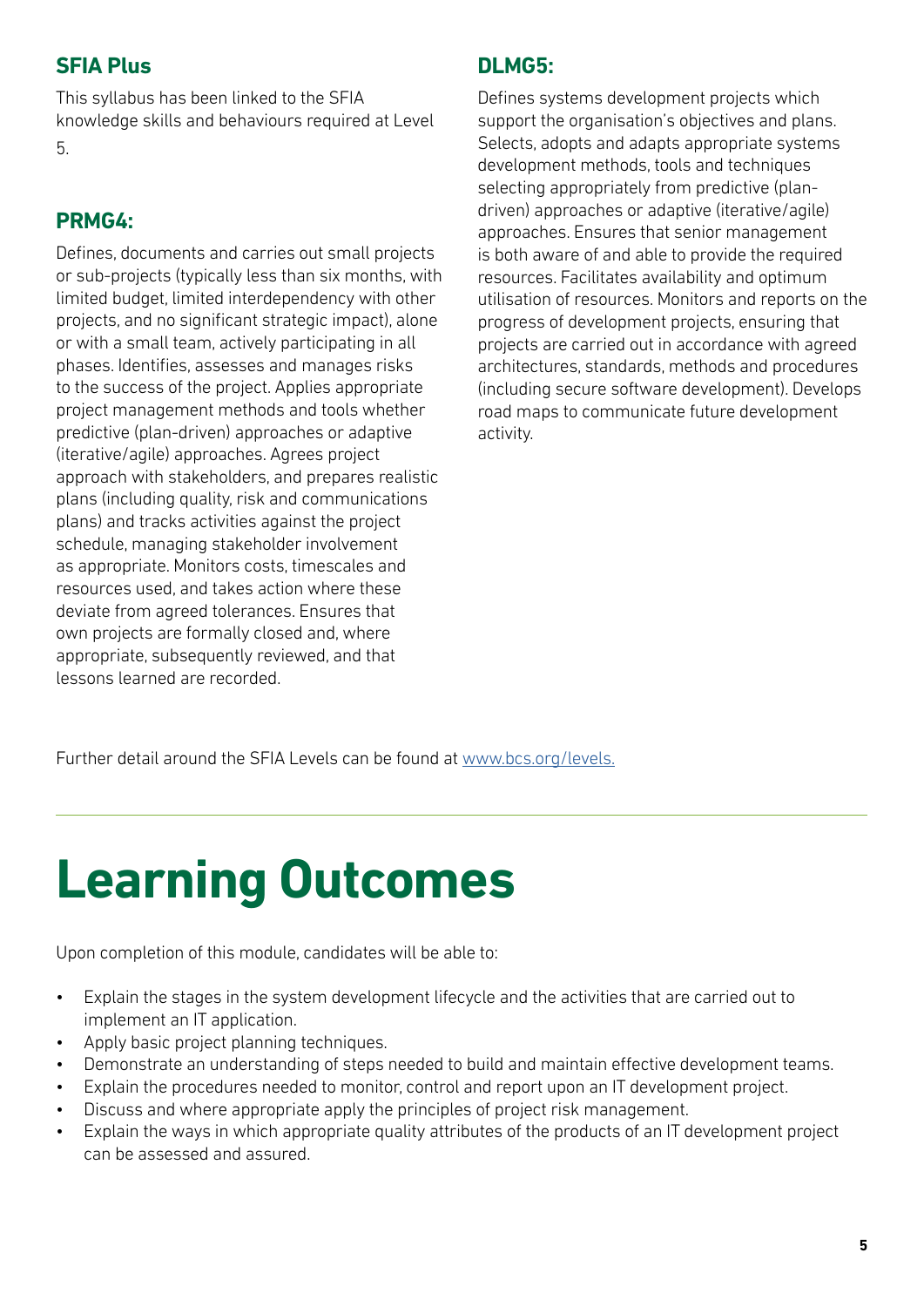## **Syllabus**

### **1. Fundamentals of project management**

### **Learners will be able to:**

**1.1** Describe what is meant by feasibility and how to establish a business case.

### **Indicative content**

### **Guidance**

a. Making a case for a system.

Candidates will be expected to describe the feasibility process, giving examples and considering advantages and/or disadvantages of various systems, such as cost implications.

### **1.2** Explain requirements elicitation.

### **Indicative content**

### **Guidance**

**Guidance**

- a. Analysis and verification
- b. Purpose and methods

Candidates should be able to explain how requirements are obtained through analysis.

**1.3** Describe how to establish project objectives.

### **Indicative content**

- a. Goals
- b. Measures of success

Candidates will be expected to describe the setting of objectives, considering case studies.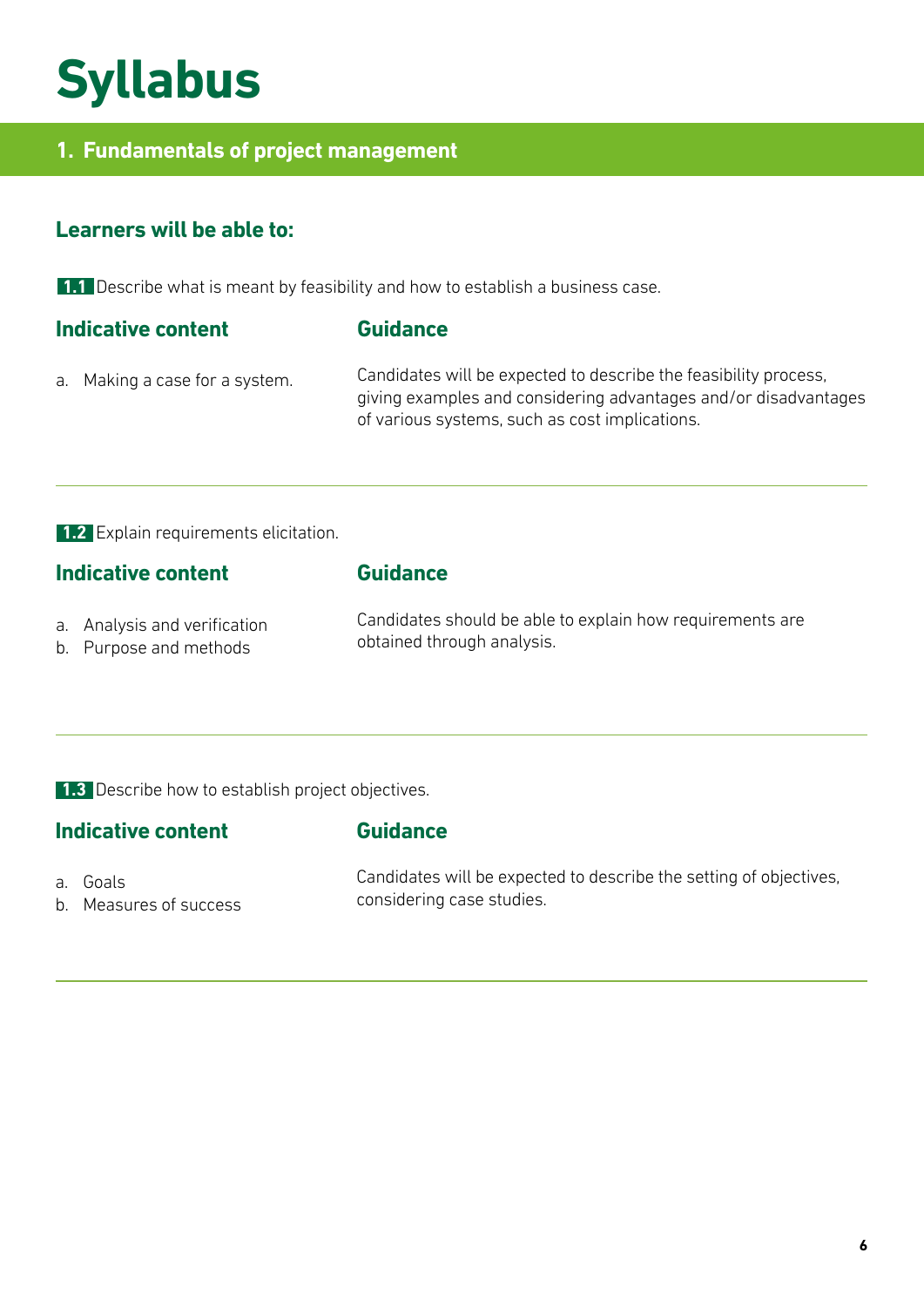**1.4** Explain the stages of development for a project.

### **Indicative content**

- a. Requirements elicitation
- b. Requirements analysis
- c. Design of software, hardware and networks
- d. System building (including software coding) and integration
- e. Verification and validation
- f. Installation
- g. Adapting the development life cycle to projects where off-the-shelf packages are to be installed

### **Guidance**

Candidates will be expected to consider case studies or generic knowledge of the development stages.

**1.5** Explain the criteria for building or buying software applications.

### **Indicative content**

- a. Cost
- b. User requirements
- c. Time scale

Candidates will need to consider the cost of the full software lifecycle, from design to implementation, bearing in mind the requirements of the end user and the impact that changing needs can have on cost.

**1.6** Explain different project management approaches.

### **Indicative content**

### **Guidance**

**Guidance**

- a. Project management using a lightweight or agile approach
- b. Incremental approaches (i.e. delivering functionality to the users in small steps)
- c. terative approaches (i.e. presenting a series of versions of the same software component for user evaluation)

Candidates will be expected to consider case studies or generic knowledge of the development stages.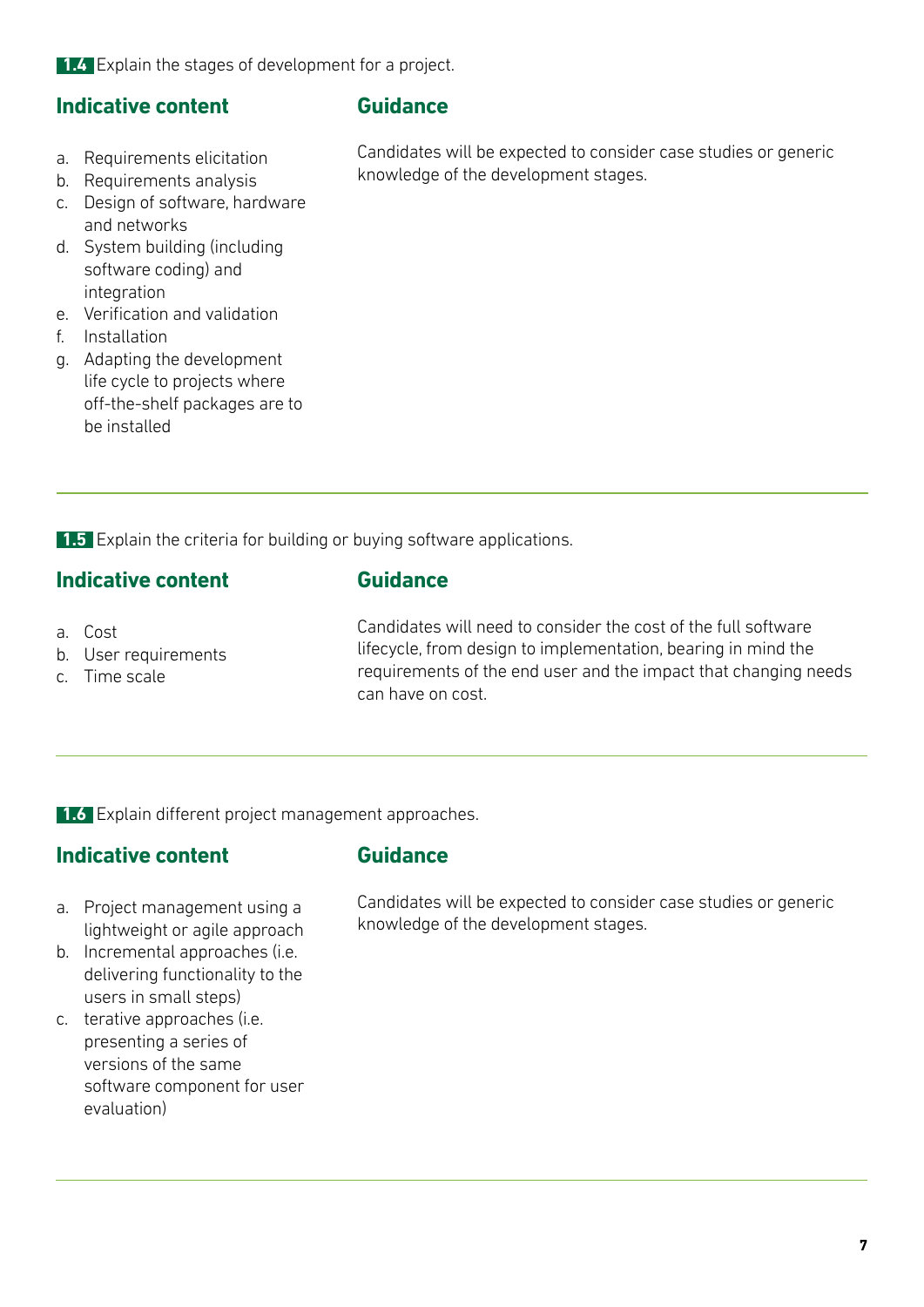### **Indicative content**

a. Methods of going live

**Guidance**

Candidates should able to plan for a 'go-live' that contains contingencies for any potential issues.

b. Resources c. Launch plan

**1.8** Explain project closure and post-project activities.

### **Indicative content**

### **Guidance**

- a. Quality assurance
- b. Gathering feedback
- c. Reviewing the success (or otherwise) of a project
- d. Releasing resources
- e. Cancelling contracts

Candidates should be able to explain various factors involved in closing a project, including those in the indicative content. This will relate to a case study, rather than a project candidates have completed themselves.

**1.9** Explain selection and acquisition.

### **Indicative content**

### **Guidance**

- a. Implementing off-the-shelf applications
- b. Implementing customised off-the-shelf applications

Candidates should be able to describe alternative approaches to developing or acquiring applications, including when and how to make changes to off-the-shelf products.

**1.10** Describe a variety of project support activities.

### **Indicative content**

### **Guidance**

- a. Configuration management
- b. Change control

Candidates should have an appreciation for various project support activities in different contexts, working out appropriate strategies for various projects.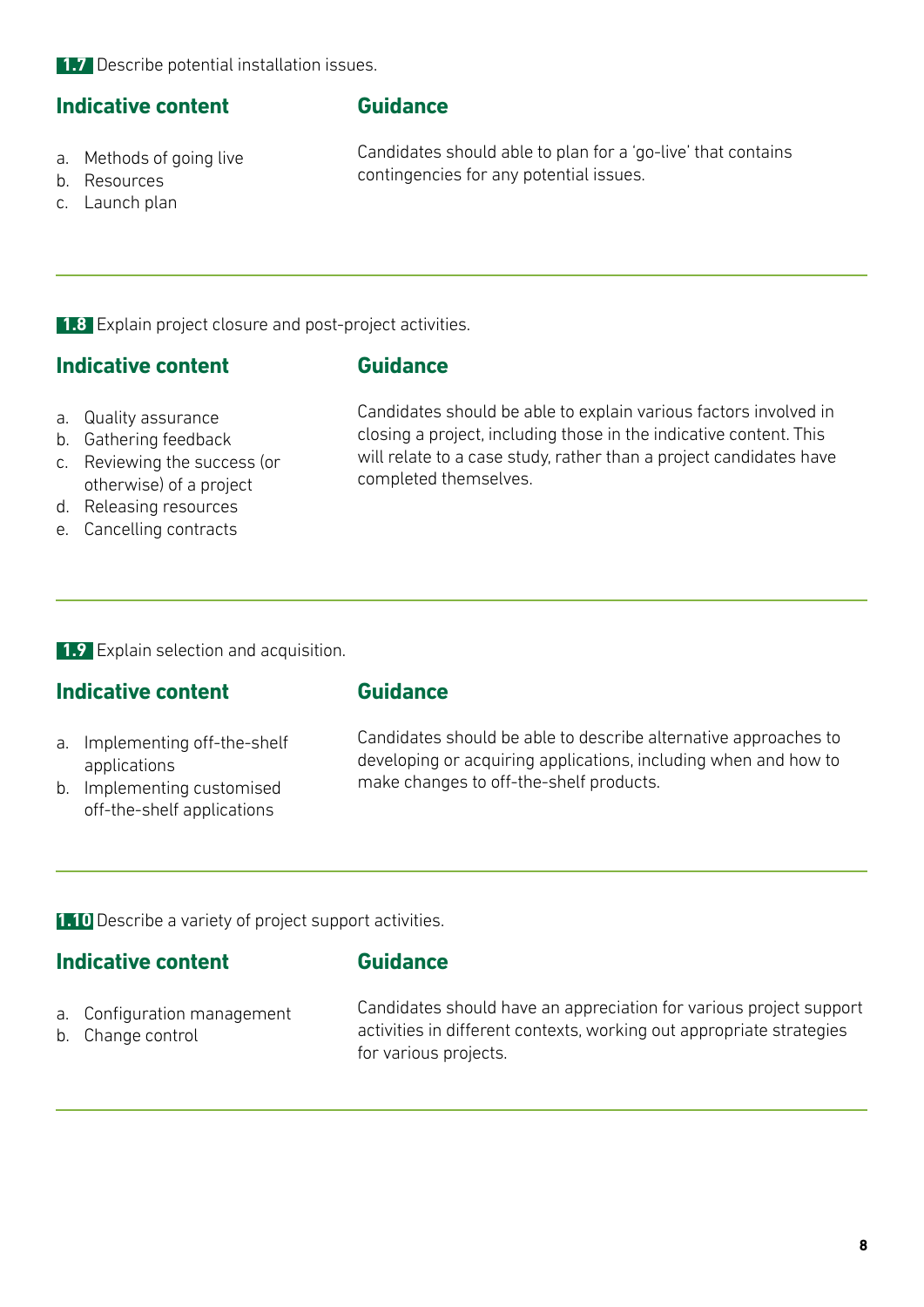### **2. Planning and resourcing**

### **Learners will be able to:**

**2.1** Describe work breakdown structures.

### **Indicative content**

### **Guidance**

a. Product breakdown structure (PBS)

Candidates will need to be able to describe the differences between these two approaches.

b. Work breakdown structure (WBS)

**2.2** Demonstrate diagramming methods and the differences between them.

### **Indicative content**

### **Guidance**

- a. Activity on node
- b. Network analysis
- c. Critical path analysis
- d. Gantt chart
- e. Precedence analysis

Candidates should have an appreciation for several different diagramming methods, as well as advantages, disadvantages and suitability of each.

### **2.3** Explain resource allocation.

### **Indicative content**

### **Guidance**

- a. Identifying resource types
- b. Resolving resource clashes

Candidates should have an understanding of planning for resources and resolving any conflicts that occur during the process.

**2.4** Explain agile approach to planning.

### **Indicative content**

### **Guidance**

- a. Use of time-boxing
- b. Product and sprint backlogs
- c. Prioritisation of increments (e.g. using MoSCoW rules)

Candidates will need to explain and describe adaptable approaches to planning, depending on the type of project and its requirements.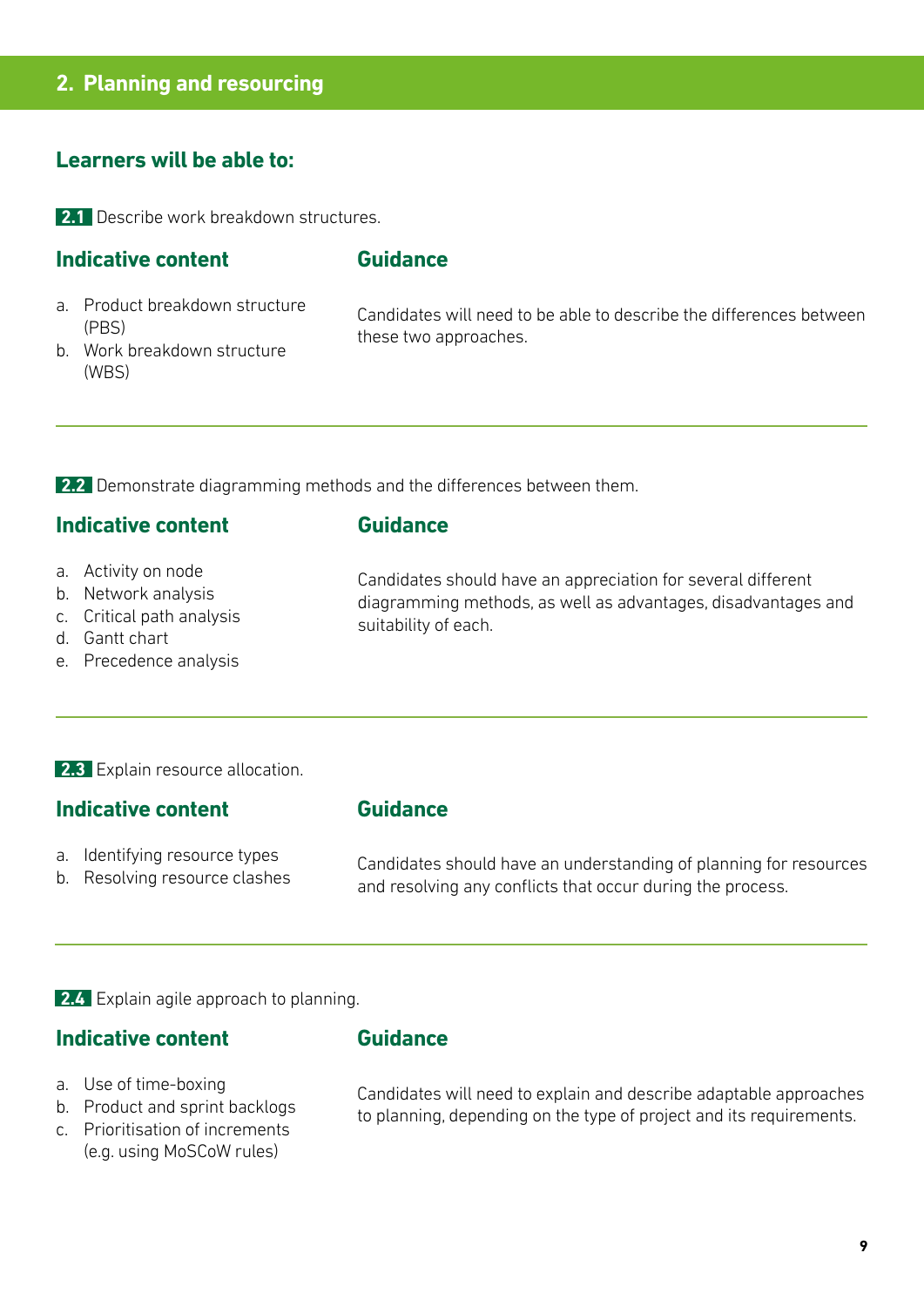**2.5** Describe and analyse methods for estimating techniques.

### **Indicative content**

- a. Parametric/algorithmic models (based on the identification of size drivers and associated productivity rates)
- b. Expert judgment
- c. Analogy
- d. Top-down and bottom-up

### **3. People and organisation**

### **Learners will be able to:**

**3.1** Explain team building theory and practice.

### **Indicative content**

### **Guidance**

**Guidance**

- a. Belbin's team roles
- b. Tuckman Jensen stages of team evolution:
	- i. Forming
	- ii. Storming
	- iii. Norming
	- iv. Performing

**3.2** Explain how to staff a project.

### **Indicative content**

- a. Appropriate skill sets
- b. How and where to obtain skilled personnel

### **Guidance**

Candidates should be able to explain how to identify the relevant skills for a project and how to fill these roles in their team.

Candidates should be able to both describe and analyse the principles and methods for estimating, including advantages and disadvantages of various approaches, and relative accuracy of different estimating techniques.

Candidates should be able to explain the structures and responsibilities of team-building, both in theory and in practice.

**10**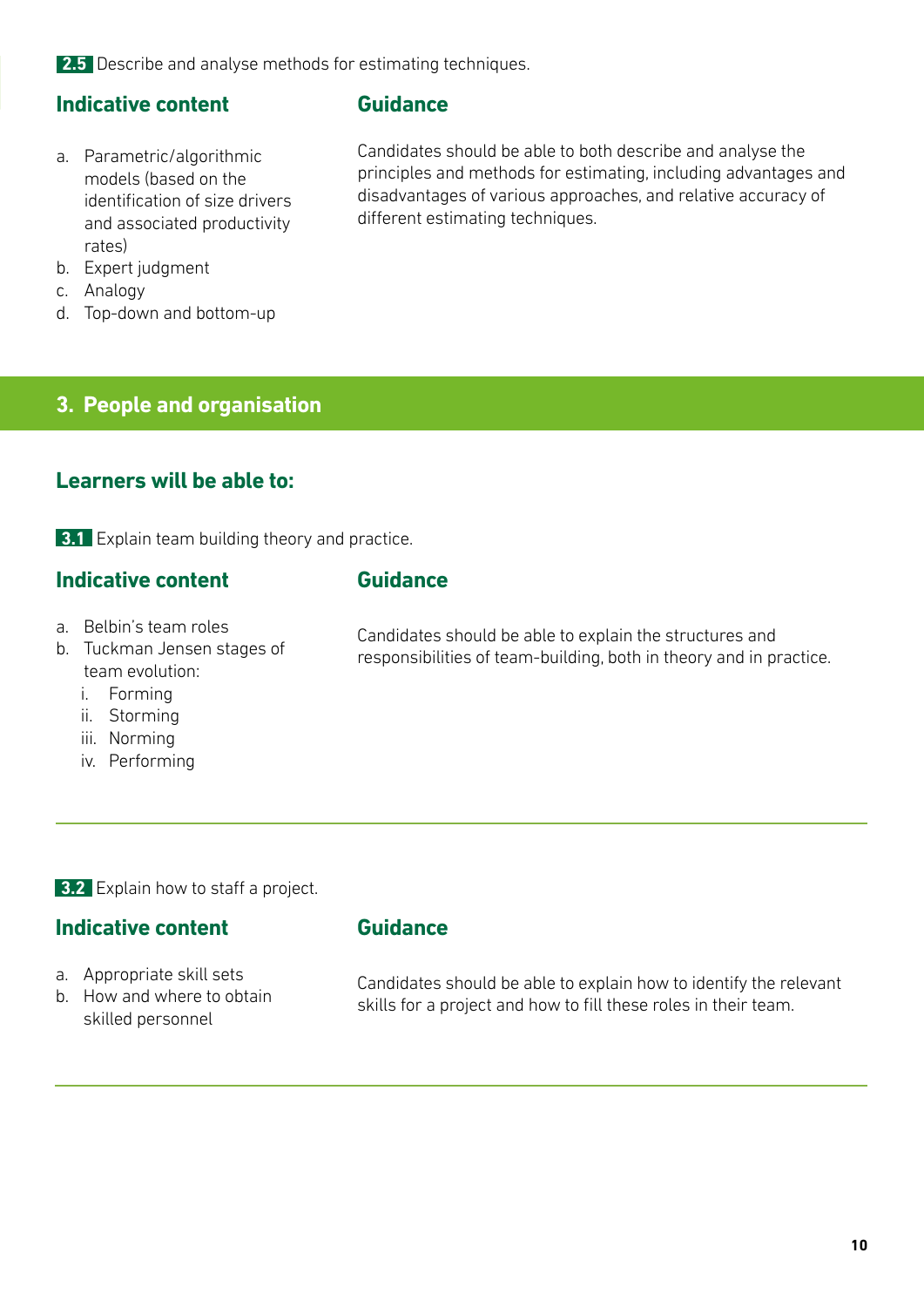### **3.3** Describe management styles.

### **Indicative content**

a. Appropriate management styles for development projects

### **Guidance**

Candidates should be aware of different management styles and their suitability for various projects.

**3.4** Describe team management.

### **Indicative content**

### **Guidance**

- a. Motivation
- b. Retention

Candidates should be able to describe ways of managing a team, including motivating staff through providing targets or different tasks.

### **3.5** Describe the role of the project manager.

| Indicative content |                                  | <b>Guidance</b>                                                                                                |  |
|--------------------|----------------------------------|----------------------------------------------------------------------------------------------------------------|--|
|                    | a. Responsibilities<br>b. Skills | Candidates should be able to list and describe the skills a project<br>manager needs in order to be effective. |  |

**3.6** Describe the role of the project manager.

### **Indicative content**

### **Guidance**

- a. Stakeholders within the project team, including users
- b. Stakeholders outside the project team

Candidates should be aware of how to deal with various stakeholders, for whom the project is being developed, including the ability to manage expectations and exercise diplomacy.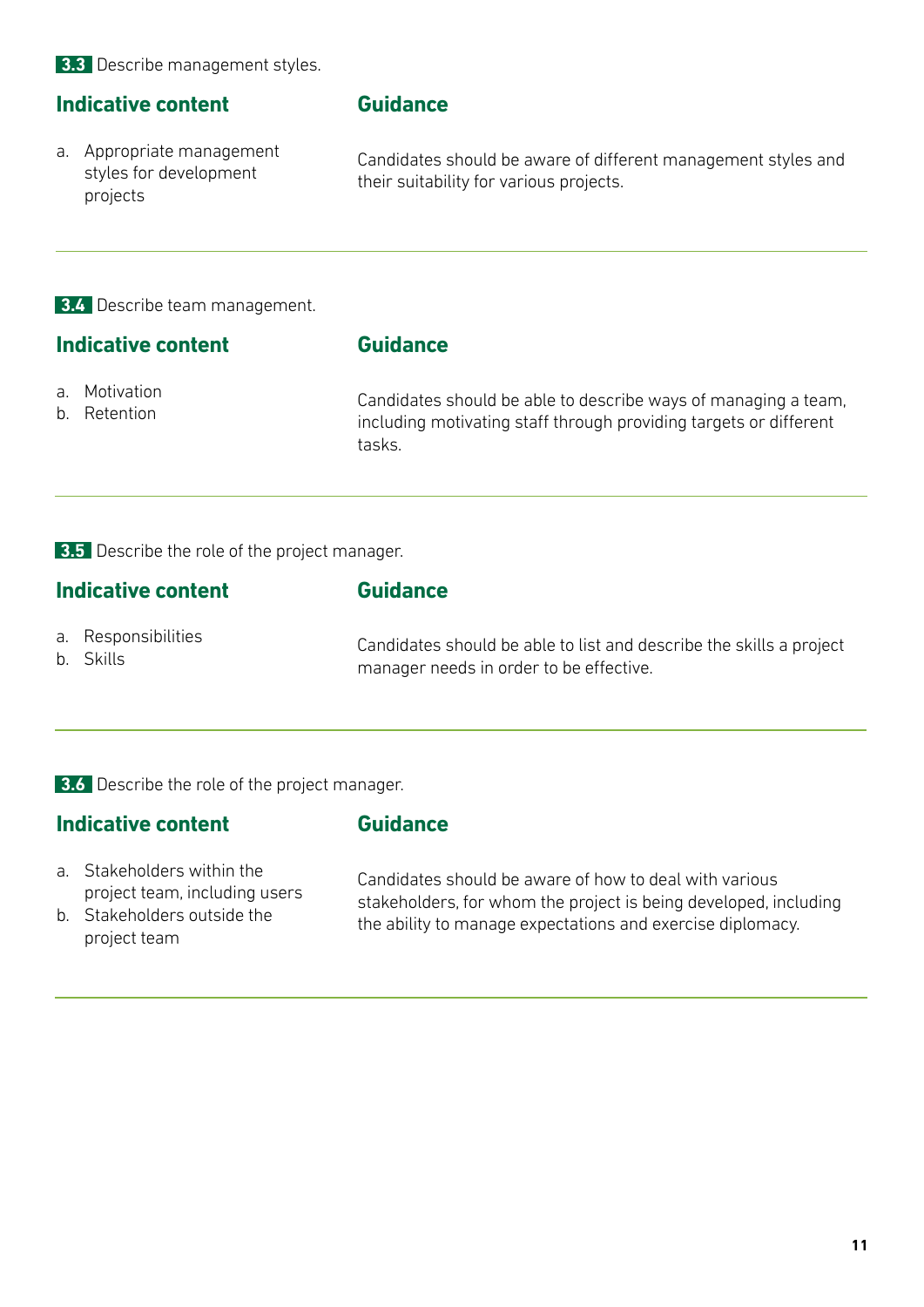**3.7** Describe the way a project is organised.

### **Indicative content**

- a. Roles of project boards (or steering committees)
- b. User and developer representatives
- c. Project managers
- d. Team leaders
- e. Suppliers
- f. Programme and project support
- g. Project assurance

## **4. Monitoring and reports**

### **Learners will be able to:**

**4.1** Explain what to monitor during project progress, how and why.

### **Indicative content**

### **Guidance**

- a. Key project metrics related to:
	- i. Time and progress
	- ii. Costs
	- iii. Scope and size of functionality
	- iv. Quality

Candidates should be able to give examples of key metrics, including (but not limited to) planned and actual activity duration, planned and actual effort, other costs, lines of code, function points, and number of error reports.

**4.2** Explain what to monitor during project progress, how and why.

### **Indicative content**

### **Guidance**

- a. Stages of the project control lifecycle
- b. Project control through monitoring (comparing actual and planned progress)

Candidates should have an understanding of how the project control lifecycle can look different in different projects, and what to look for at each stage. A key aspect here is the comparison of actual and planned progress.

**Guidance**

Candidates should be able to describe not only different parts of the project team and their responsibilities, but also the wider project community.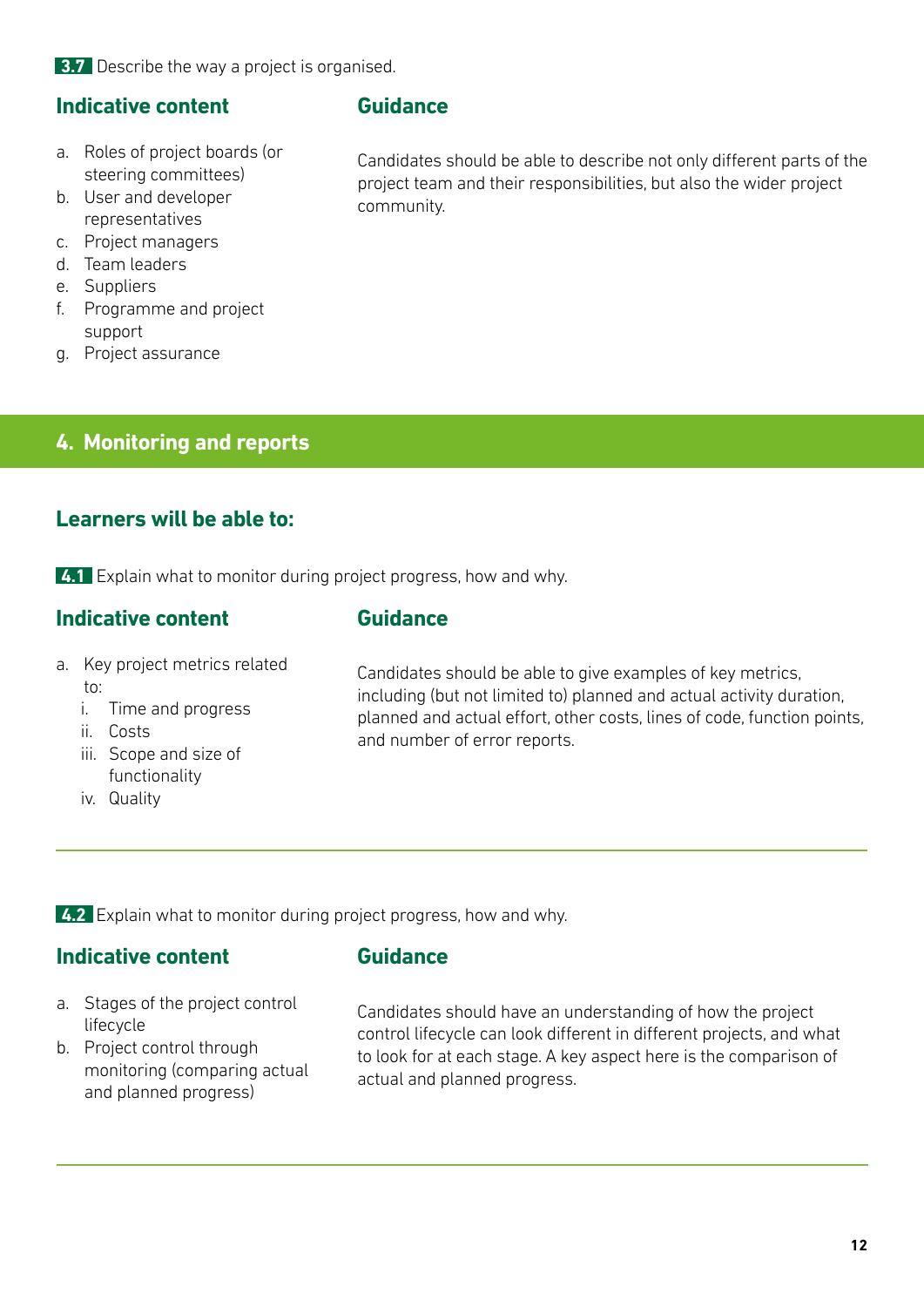**4.3** Analyse the use of different types of reports.

### **Indicative content**

### **Guidance**

a. Exception, progress (or checkpoint), management (e.g. highlight reports)

Candidates should be able to describe different types of reports and understand how to keep stakeholders up-to-date with project progress.

- b. Whom to report to and how to report
- c. The reporting hierarchy

**4.4** Explain how to monitor project finances.

### **Indicative content**

a. Monitoring and controlling project finances

Candidates should be aware of budget control and how to check that the project is being delivered on-budget.

### **4.5** Describe earned value analysis.

### **Indicative content**

### **Guidance**

**Guidance**

- a. Planned and earned value
- b. Actual costs
- c. Cost and schedule performance indicators, including their graphical representation

Candidates will be expected to depict performance indicators on a graph.

**4.6** Explain the impact of project deviations.

### **Indicative content**

- **Guidance**
- a. Assessing implications for and impact on the project

Candidates should be able to show an awareness of the implications of deviating from a project plan.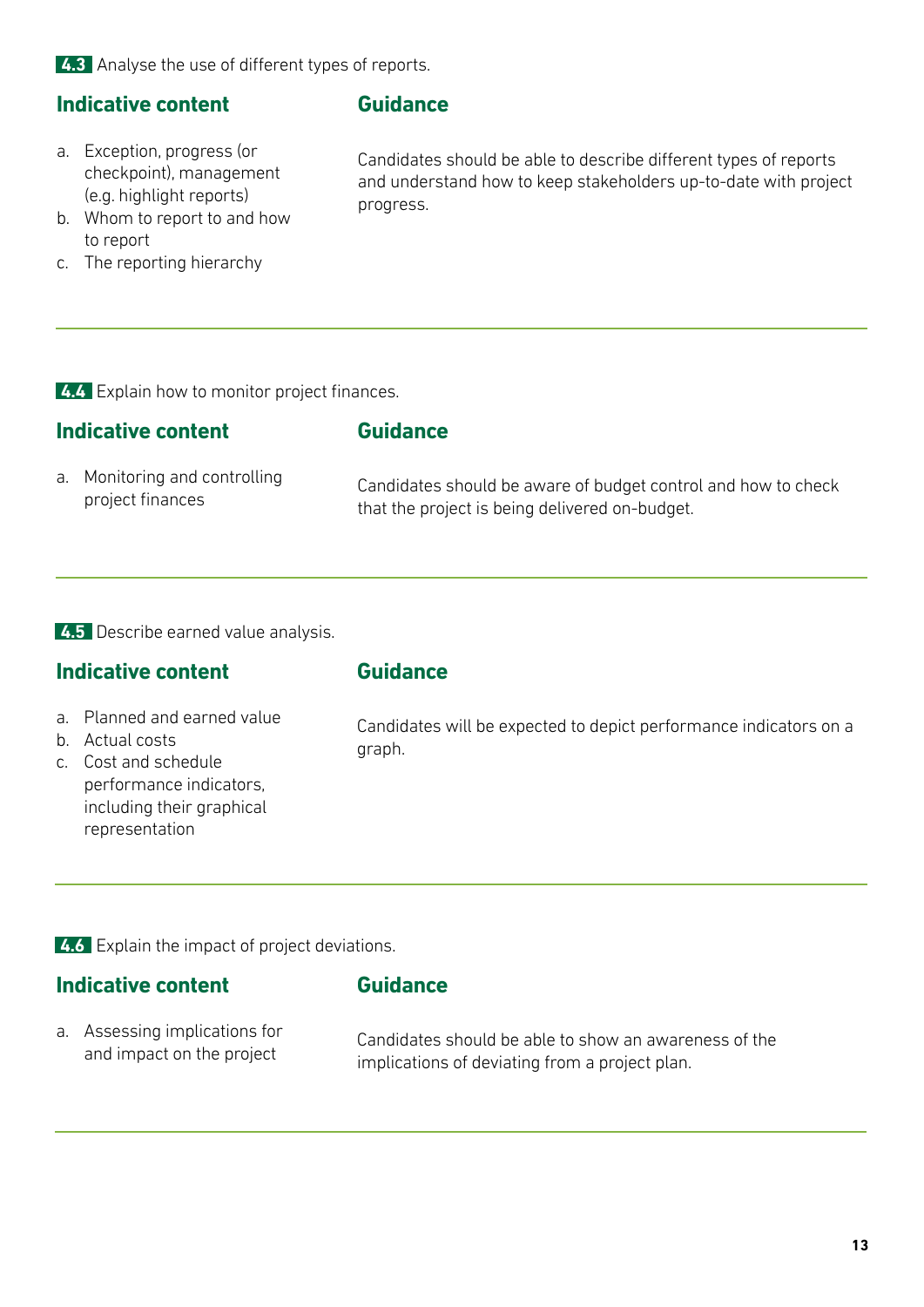### **Learners will be able to:**

**5.1** Explain types of risk.

### **Indicative content**

- a. Identifying risks
- b. Risk checklist

### **Guidance**

Candidates should be able to demonstrate understanding of the numerous risks which could affect a project.

**5.2** Describe how to prioritise risks.

### **Indicative content**

- a. Assessment of likelihood and impact of risk
- b. Qualitative and quantitative methods of assessing risk exposure

### **Guidance**

Candidates should be able to assess the severity of various risks and their implications for a project.

### **5.3** Explain risk management tactics.

### **Indicative content**

- a. Risk avoidance
- b. Risk transfer
- c. Risk reduction
- d. Risk mitigation and contingency planning
- e. Cost benefit of analysis and risk reductions
- f. Risk registers

### **Guidance**

Candidates should be able to describe methods of avoiding or mitigating against risks.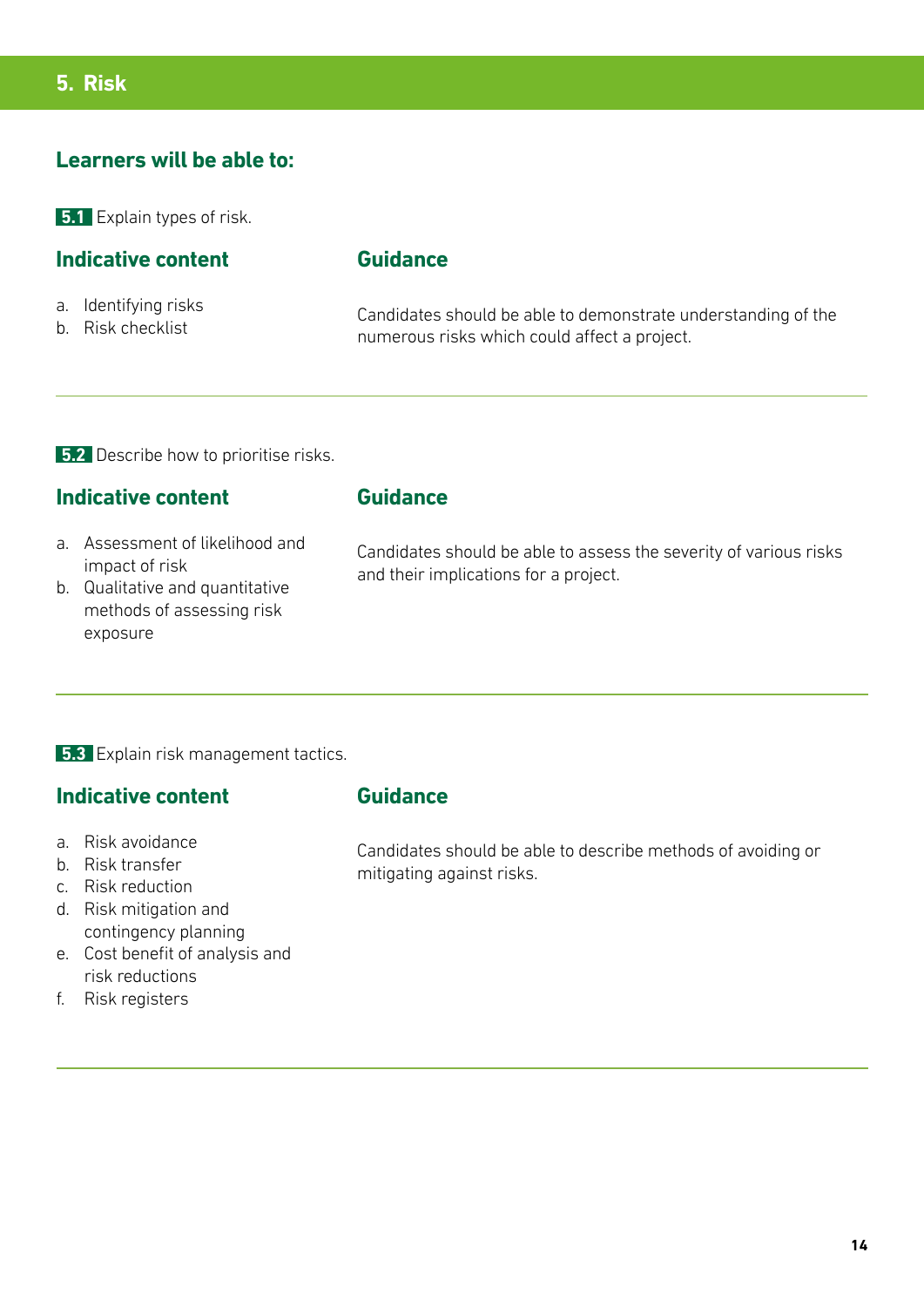### **6. Quality**

### **Learners will be able to:**

**6.1** Describe product quality and software quality.

### **Indicative content**

### **Guidance**

- a. Quality of an IT product
- b. Quality of the software that is used in it

Candidates should be able to demonstrate an understanding of quality assurance processes and procedures as part of product quality and distinguish these from software quality control processes, e.g. ISO 25000.

### **6.2** Explain ISO 9001.

### **Indicative content**

- a. Quality management systems (QMS)
- b. Principles
- c. Features

### **Guidance**

Candidates should be able to describe the purpose and basic features of the ISO 9001 QMS. They should be able to explain the limitations of ISO 9001 as a quality benchmark for acceptable product quality.

**6.3** Explain system quality specifications.

### **Indicative content**

a. Overview of ISO 25000

Candidates should be able to define quality models for software product evaluation, as defined by ISO 25000.

**6.4** Describe process and product quality approaches.

### **Indicative content**

### **Guidance**

**Guidance**

a. Capability maturity models (CMM)

Candidates should show an understanding of the approaches used in Software Engineering Institute (SEI) CMM models and describe the appropriate levels of the CMM hierarchy..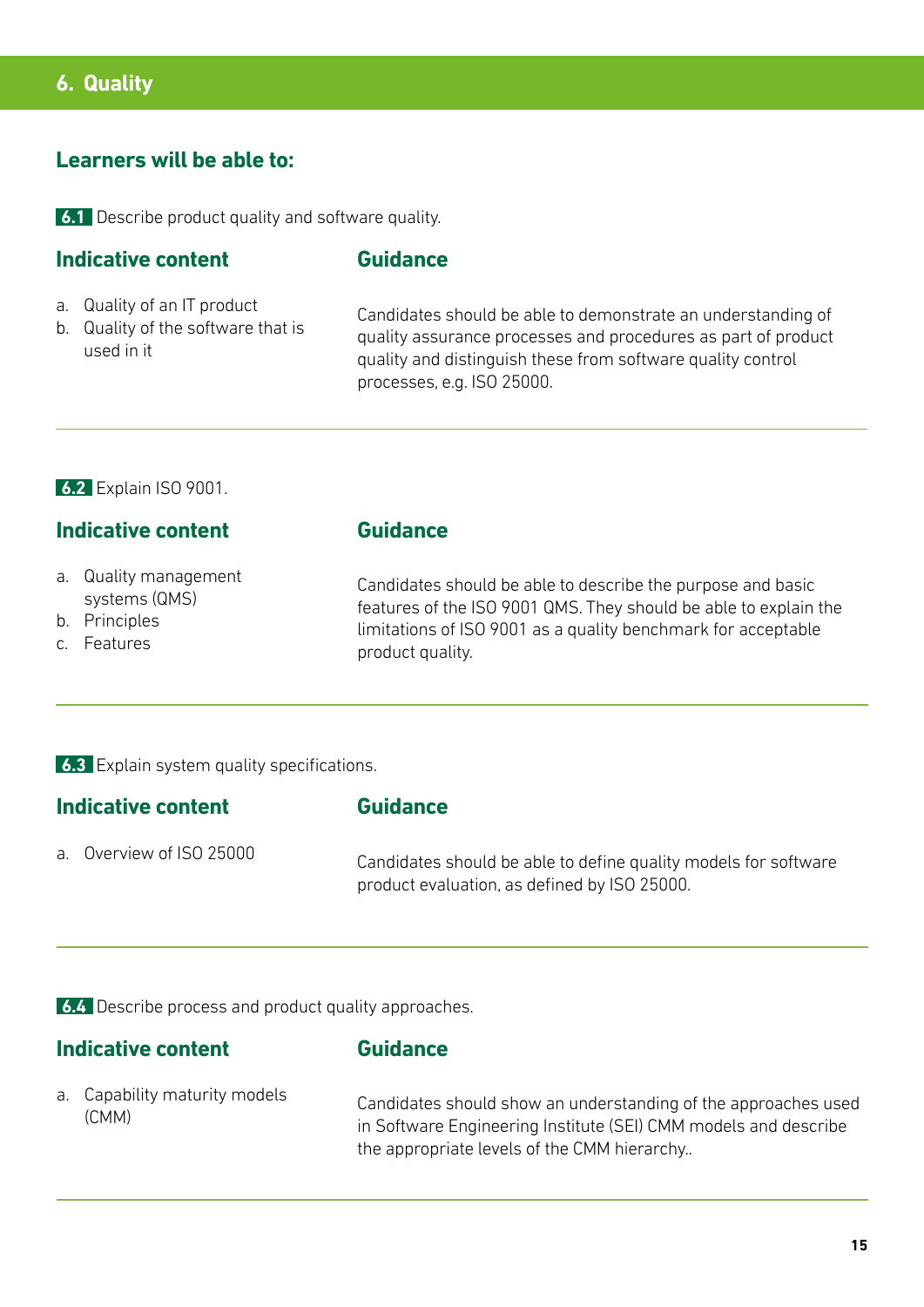### **Indicative content**

### a. Project audit

b. Quality audit

### **Guidance**

Candidates should be able to describe quality assurance control as procedures that are separated from the project team procedures for quality. They should be able to explain principles of separating responsibility, as well as to describe methods used to verify that the quality plan processes have been successfully carried out.

**6.6** Explain methods of enhancing quality.

### **Indicative content**

### **Guidance**

- a. Different types of testing
- b. Inspections
- c. Reviews
- d. Standards

Candidates should show an understanding of a variety of testing methods and how to use them. They should also be able to demonstrate how to use inspections and carry out reviews against defined standards.

### **6.7** Explain management tools.

### **Indicative content**

### **Guidance**

a. Management and control of testing

Candidates should be able to describe a basic quality management system (QMS), as well as a project quality plan and its typical contents, and the reporting structures and documentation used.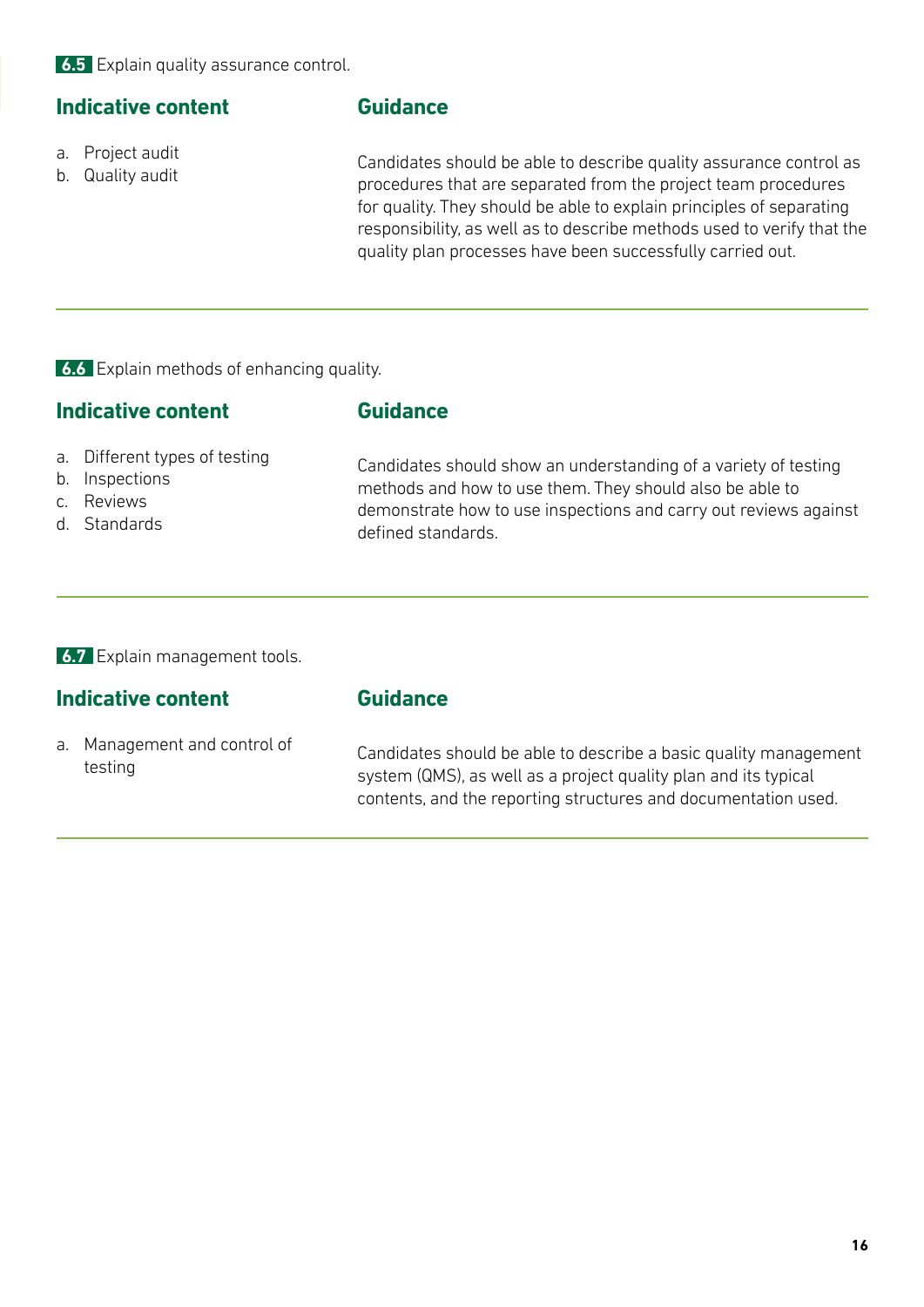## **Examination Format**

This module is assessed through completion of an invigilated written exam.

|                       | <b>Type</b> Four written questions from a choice of six, each with equal marks |  |
|-----------------------|--------------------------------------------------------------------------------|--|
|                       | <b>Duration</b> Two hours                                                      |  |
| <b>Supervised</b> Yes |                                                                                |  |
|                       | <b>Open Book</b> No (no materials can be taken into the examination room)      |  |
|                       | <b>Passmark</b> 10/25 (40%)                                                    |  |
|                       | <b>Delivery</b> Paper format only                                              |  |
|                       |                                                                                |  |

Adjustments and/or additional time can be requested in line with the BCS reasonable adjustments policy for candidates with a disability or other special considerations.

# **Question Weighting**

Candidates will choose four questions from a choice of six. All questions are equally weighted and worth 25 marks.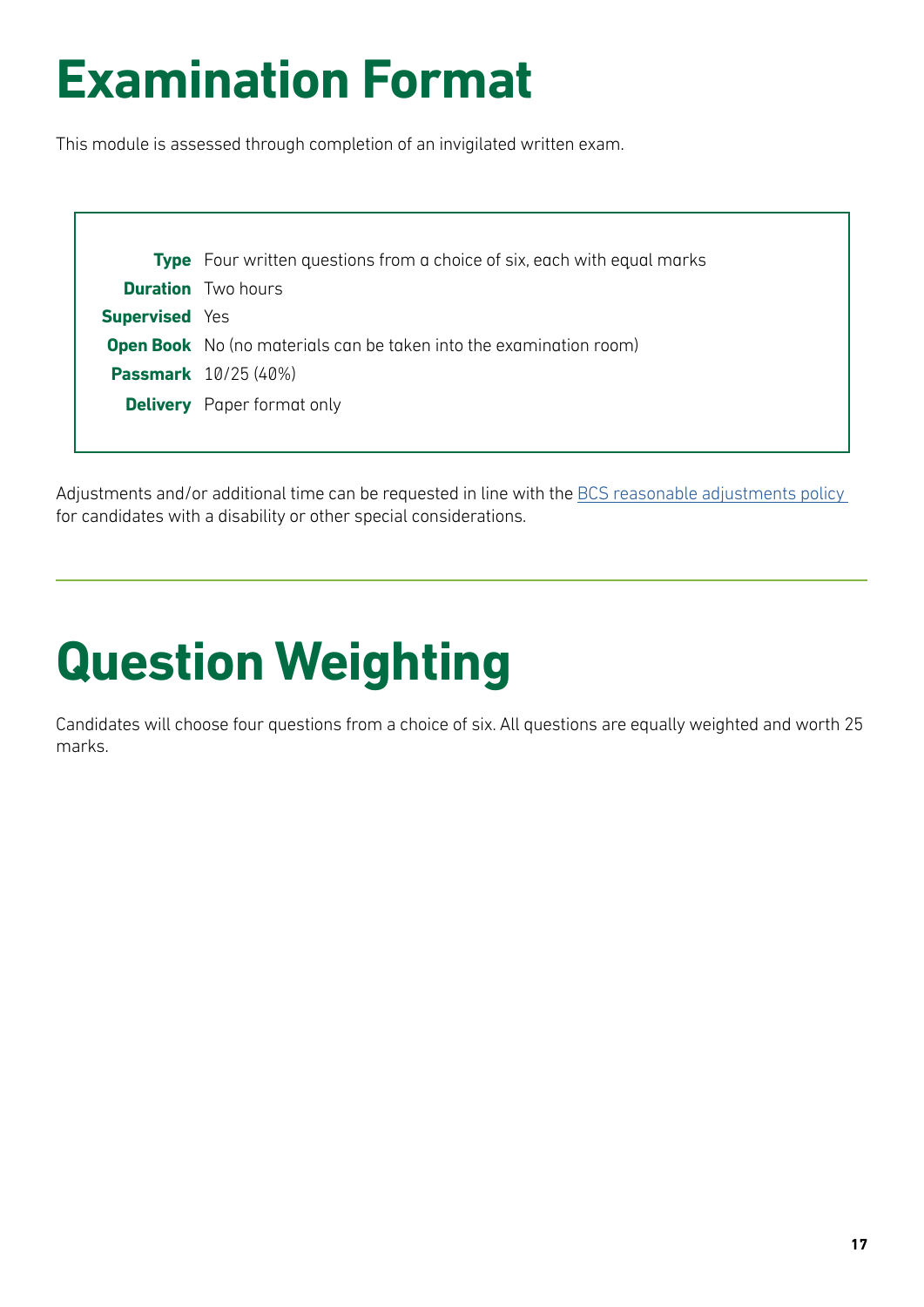## **Recommended Reading**

### **Primary texts**

**Title:** Software Project Management (5th edition)

**Author:** B. Hughes and M. Cotterell

**Publisher:** McGraw-Hill Higher Education

**Date:** 2009

**ISBN:** 928-0-07712-279-9

**Title:** Project Management for IT-related Projects **Author:** B. Hughes **Publisher:** BCS Publications **Date:** 2012 **ISBN:** 978-1-78017-118-0

### **Additional texts**

**Title:** Essentials of Project Management **Author:** D. Lock **Publisher:** Gower **Date:** 2014 **ISBN:** 978-1-47244-254-3

**Title:** An Introduction to Project Management (4th edition) **Author:** K. Schwalbe **Publisher:** Schwalbe Publishing **Date:** 2013 **ISBN:** 978-0-98280-033-1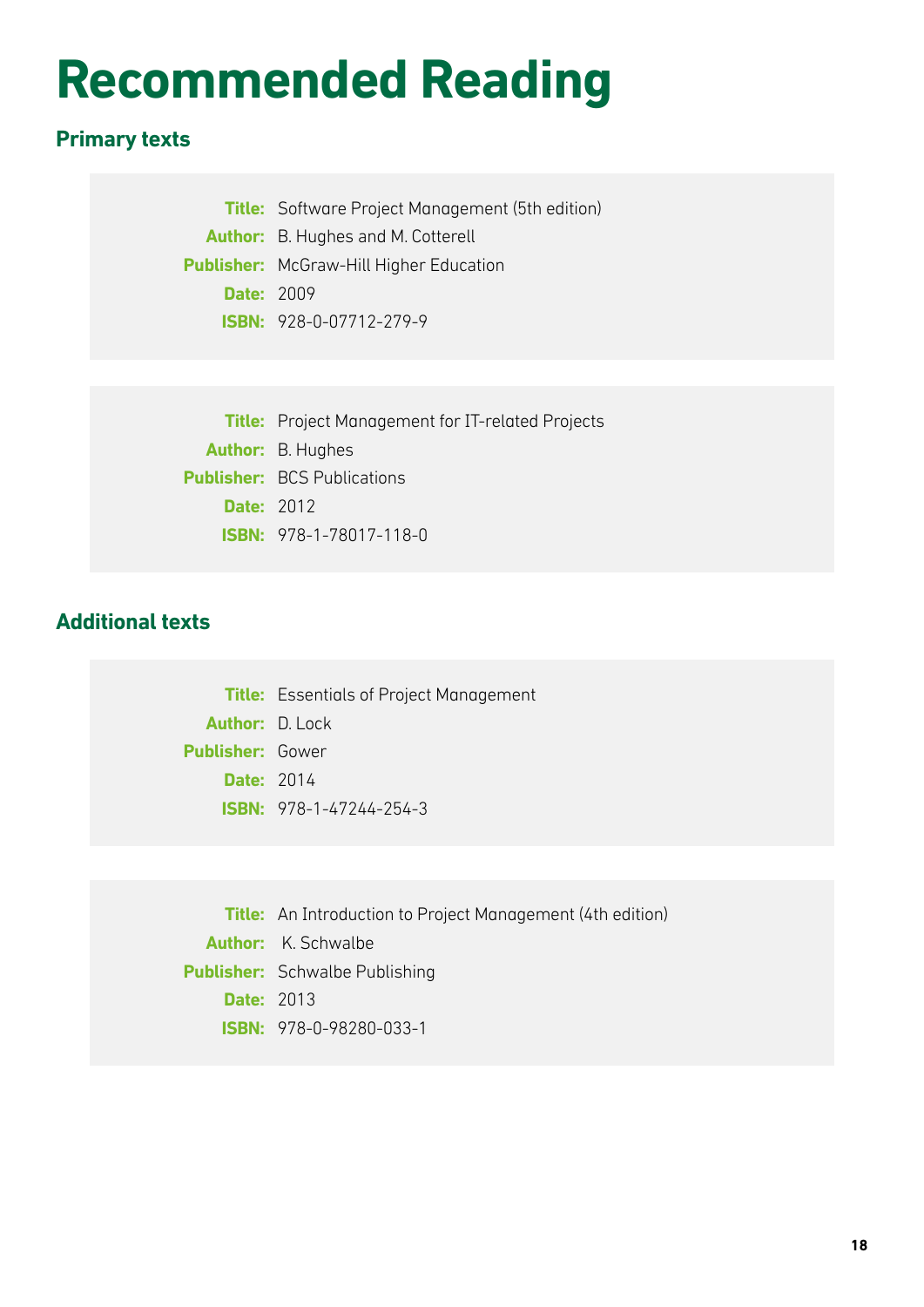**Title:** Effective Project Management: Traditional, Agile, Extreme (7th edition) **Author:** R. Wysocki **Publisher:** Wiley **Date:** 2014 **ISBN:** 978-1-118-72916-8

## **Using BCS Books**

Accredited Training Organisations may include excerpts from BCS books in the course materials. If you wish to use excerpts from the books you will need a license from BCS. To request a license, please contact the Head of Publishing at BCS outlining the material you wish to copy and its intended use.

## **Document Change History**

Any changes made to the syllabus shall be clearly documented with a change history log. This shall include the latest version number, date of the amendment and changes made. The purpose is to identify quickly what changes have been made.

### **Version Number Changes Made**

Version 1.0 July 2021

Document Creation